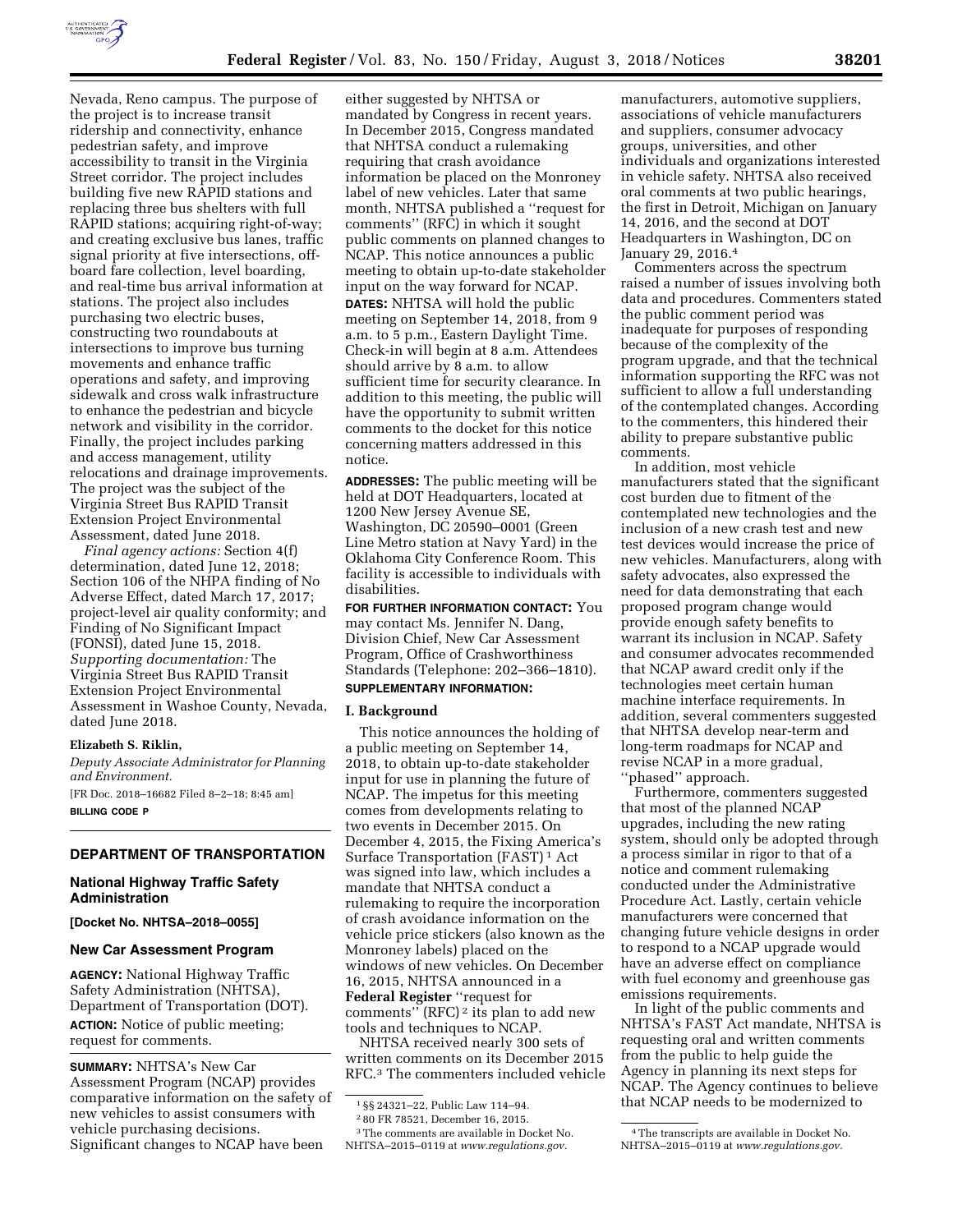incentivize the voluntary adoption of safety features. As part of that effort, the Agency is continuing to explore best methods for selecting and incorporating crash avoidance information on the vehicle price stickers.

NHTSA is considering various approaches to enhancing NCAP so that the program continues to serve the American public by providing useful, practical comparative vehicle safety information. For example, NHTSA could consider modifying the way NCAP provides meaningful consumer information about the safety potential of advanced crash avoidance technologies. Another strategy is to package information now available through NCAP in new ways, if they will be particularly effective in communicating vehicle safety information to targeted groups of new vehicle customers. Other NCAP enhancements on which the Agency seeks comment include strengthening the existing program's testing protocols and possibly creating safety ratings for areas of vehicle performance that are not currently rated.

From its inception, NCAP has played a significant role in educating consumers on vehicle safety as a key factor in their vehicle purchasing decisions. The increasing number of advanced crash avoidance technologies and Automated Driving Assistance Systems in vehicles underscores the importance of NCAP's role in educating consumers about vehicle safety. NCAP plays a vital role in ensuring that the potential benefits of advanced crash avoidance technologies are effectively communicated to the public. For example, NCAP could help standardize nomenclature of crash avoidance technologies by providing detailed descriptions of performance criteria that a technology must satisfy before being incorporated into NCAP testing.

NHTSA continues to gather information and conduct research relative to the areas discussed in the December 2015 RFC. Additionally, NHTSA is working to leverage the existing NCAP program to, among other things, improve the information it provides consumers, thereby increasing their awareness and understanding of certain safety improvements and enabling them to make better informed purchasing decisions. The Agency believes that a more thorough examination of which updates to NCAP are sufficiently supported by data and useful to consumers will ultimately lead to a better program that increases safety without unnecessarily increasing vehicle costs or impeding innovation.

### **II. Public Meeting Details**

*Registration:* Registration is necessary for all attendees, due to limited space. Attendees must register online at *[https://www.surveymonkey.com/r/](https://www.surveymonkey.com/r/NCAP-Public-Meeting)  [NCAP-Public-Meeting](https://www.surveymonkey.com/r/NCAP-Public-Meeting)* by September 7, 2018. Please provide your name, email address, and affiliation. Also, indicate whether you plan to participate actively in the meeting (speaking will be limited to 10 minutes per speaker for each of the four agenda topics, unless the number of registered speakers is such that more time per agenda topic will be available), and whether you require accommodations, such as a sign language interpreter.

*Written Comments:* Docket NHTSA– 2018–0055 is available for written statements and supporting information regarding matters addressed in this notice. All interested persons, regardless of whether they attend or speak at the public meeting, are invited to submit written comments to the docket and are encouraged to do so. The formal docket comment period will close on [60 days from the publication date of this announcement], but NHTSA will continue to accept comments to the docket by any of the following methods:

• *Federal Rulemaking Portal:* Go to *[http://www.regulations.gov.](http://www.regulations.gov)* Follow the online instructions for submitting comments.

• *Mail:* Docket Management Facility: U.S. Department of Transportation, 1200 New Jersey Avenue SE, West Building Ground Floor, Room W12–140, Washington, DC 20590–0001.

• *Hand Delivery or Courier:* 1200 New Jersey Avenue SE, West Building Ground Floor, Room W12–140, Washington, DC 20590–0001, between 9 a.m. and 5 p.m. EST, Monday through Friday, except Federal Holidays.

• *Fax:* 202–366–1767. *Instructions:* All submissions must include the Agency name and docket number. Note that all comments received will be posted without change to *[https://www.regulations.gov,](https://www.regulations.gov)*  including any personal information provided. Please see the Privacy Act discussion below.

*Docket:* For access to the docket go to *<https://www.regulations.gov>* at any time or to 1200 New Jersey Avenue SE, West Building, Ground Floor, Room W12– 140, Washington, DC 20590–0001, between 9 a.m. and 5 p.m., Monday through Friday, except Federal Holidays. Telephone: 202–366–9826.

*Privacy Act:* DOT posts all comments, without edit, to *[https://](https://www.regulations.gov) [www.regulations.gov,](https://www.regulations.gov)* as described in the system of records notice, DOT/ALL– 14 FDMS, accessible through

*[www.transportation.gov/privacy.](http://www.transportation.gov/privacy)* In order to facilitate comment tracking and response, we encourage commenters to provide their name, or the name of their organization; however, submission of names is completely optional. Whether or not commenters identify themselves, all timely comments will be fully considered.

*Confidential Business Information:* If you wish to submit any written information under a claim of confidentiality, you should submit three copies of your complete written submission, including the information you claim to be confidential business information to the Chief Counsel, NHTSA, at 1200 New Jersey Avenue SE, Washington, DC 20590–0001. In addition, you should submit two copies, from which you have deleted the claimed confidential business information, to Docket Management at the address given above. When you send a comment containing information claimed to be confidential business information, you should submit a cover letter setting forth the information specified in our confidential business information regulation (49 CFR part 512).

The public meeting is structured to be a listening session in which NHTSA considers recommendations from the public on how best to improve NCAP. The list of questions below is not intended to limit the discussion or ideas to be presented at the listening session. It reflects areas in which NHTSA is requesting feedback relative to the next steps that could be taken with NCAP. NHTSA hopes these questions stimulate the thinking of those who plan to speak in the public meeting and/or submit written comments. Commenters may wish to use these questions to help organize and present their thoughts and ideas. Suggestions about other approaches to improving NCAP that are not reflected in these questions are encouraged as well.

*Specific Guiding Questions:* To help guide NHTSA gather information and feedback for use in planning the future of NCAP, the Agency seeks comments on the four topics below. NHTSA urges that, where possible, comments be supported by data and analysis to increase their usefulness. Please clearly indicate the source of such data.

#### *A. Consumer Information*

(1) NCAP strives to provide consumers with meaningful, comparative safety information that will assist them in making informed vehicle purchasing decisions. What changes could NHTSA make to the program that would better assist consumers in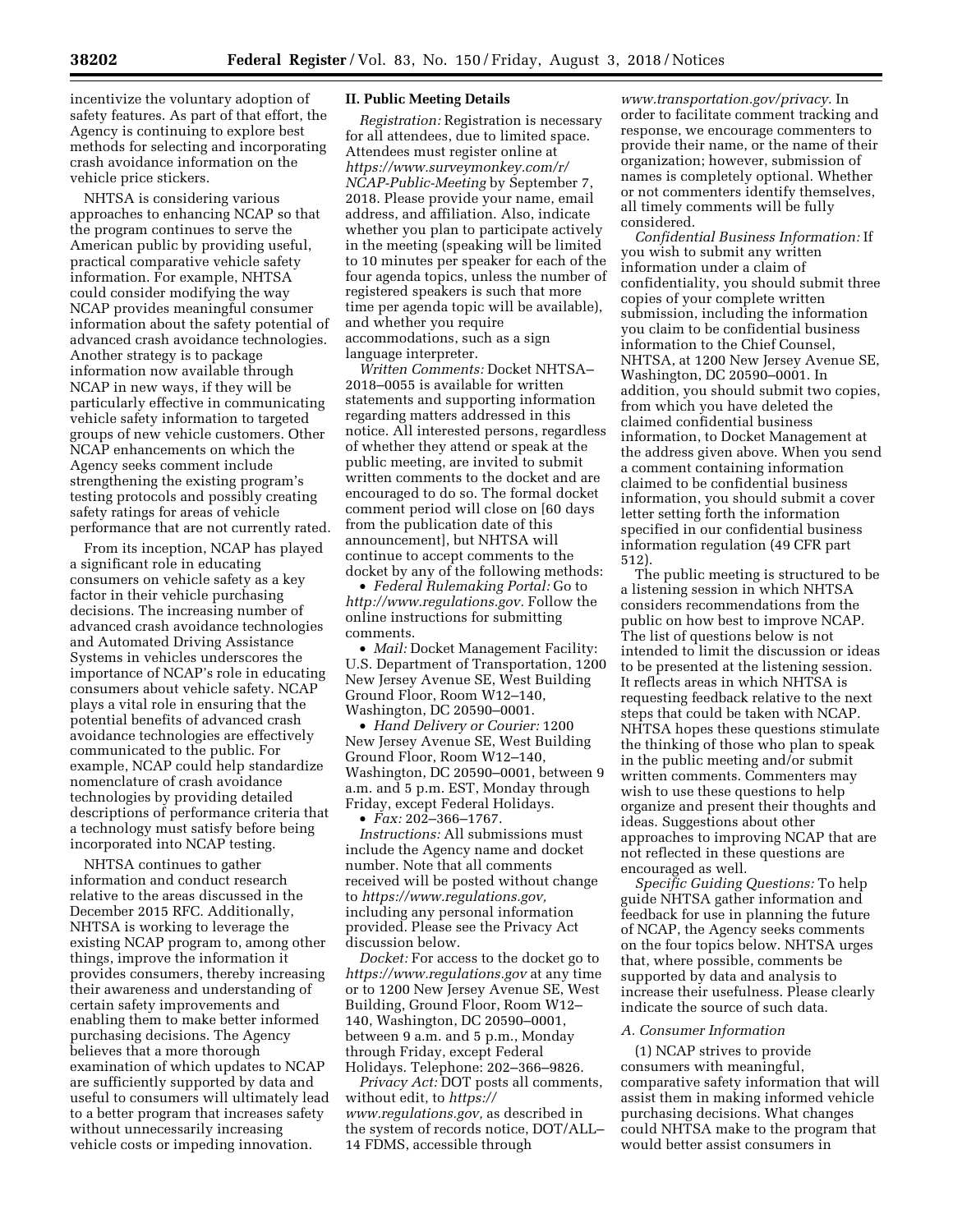understanding the relative safety of vehicles?

(2) NHTSA currently provides crash safety ratings on its website, on vehicle window stickers, on its mobile application, in communication materials, and through distribution (*i.e.,*  to the automotive online community). What additional ways can the safety information generated by NCAP be most effectively communicated to today's consumers?

(3) What additional website functionality should NHTSA consider when presenting NCAP safety information to the public (*e.g.,* ranking based on performance, grouping based on vehicle class, comparing vehicles within a class, custom filtering, options to view all vehicles at once, interactive charts and graphics)?

(4) What types of safety information, or methods of presenting safety information, should NHTSA's NCAP 5 consider from other NCAPs 6 or consumer-focused organizations to provide more meaningful information to consumers? How can NCAP better complement other U.S. consumer rating programs, such as that of the Insurance Institute for Highway Safety (IIHS)? 7

(5) In addition to safety ratings, what other safety information would be useful to prominently present on NHTSA's website, mobile application, and other venues to new vehicle buyers? How much benefit would there be in highlighting specific information to certain new vehicle buying demographics (*e.g.,* older drivers, teen drivers, family vehicles, urban/rural drivers, budget-conscious)? What types of objective criteria should NHTSA consider for this?

(6) Many new vehicles are equipped with pedestrian crash avoidance features. What value do vehicle buyers place on pedestrian crash avoidance features when selecting a new vehicle to purchase? Should NCAP consider pedestrian crash avoidance features when making program changes, and if so, how could a pedestrian component best be incorporated (*e.g.,* as part of a rating, or as a separate assessment)?

(7) The field of vehicle safety is more dynamic now than ever before because of technological advances. Today's vehicles undergo more frequent design changes; advanced crash avoidance technologies are being introduced at a rapid rate; and, software updates to

safety systems can be made over-the-air, improving their existing abilities and even giving them new abilities. Given the accelerating pace of such advancements, should NCAP consider alternative ways of collecting test data and safety information (such as through self-certification or some other means) and how can NCAP collect data/ information from vehicle manufacturers so that it can continue to convey accurate information to consumers in a timely manner (such as via an interactive database)?

(8) Other NCAPs have produced longterm roadmaps for their programs. Euro NCAP published program roadmaps to 2020 8 and 2025.9 What value would NHTSA, vehicle manufacturers, suppliers, and the public obtain by developing near-term and long-term roadmaps for U.S. NCAP?

#### *B. Rating System*

(9) What types of ratings are most useful to vehicle manufacturers for communicating safety information to consumers? Are star ratings still the best way to promote meaningful safety information? Are there alternatives that should be considered (*e.g.,* awards, numerical or percentage rankings, performance classifications (good vs. poor), half stars)? What are the advantages and disadvantages of these approaches?

(10) For a single, overall rating system covering many areas of safety (such as a 5-star rating), how can NHTSA apportion the testing and criteria to ensure that individual aspects of the rating will be properly weighted and balanced? What other strategies (*e.g.,*  half stars, demerits, modifiers) should NHTSA consider for a single, overall rating system?

#### *C. Crash Avoidance*

(11) The FAST Act requires that crash avoidance information be presented next to crashworthiness information on the Monroney label.10 (Implementation of this requirement will be the subject of a separate notice and comment proceeding). What approach should NHTSA consider in fulfilling this requirement that will be most helpful to consumers? Should NHTSA consider a rating (*i.e.,* stars), a list of technologies, an award, or another approach? What strategy can offer flexibility if new

changes to the crash avoidance information is warranted?

(12) How can future crash avoidance aspects of NCAP complement other vehicle safety consumer information programs in the U.S.?

(13) Consumers are currently presented with a variety of advanced technology features on different vehicle models. Some are for convenience and some are designed for safety. Currently, a new advanced technology must meet four prerequisites to be added to NCAP. These include: (1) There is a known safety need, (2) vehicle and equipment designs that mitigate the safety need exist, or are available as a prototype, (3) a safety benefit can be estimated based on the anticipated performance of the existing or prototype design, and (4) a performance-based, objective test procedure can be developed to measure the ability of the technology to mitigate the safety issue.11 How can NHTSA improve upon these strategies when determining which advanced technology features are appropriate for inclusion in NCAP? Should NHTSA also consider other factors (*e.g.,*  effectiveness, fleet penetration, path to automation, consumer acceptance, cost)?

(14) NHTSA has been engaging the public on ways to safely integrate Automated Driving Systems on our nation's roads. What should NCAP's role be in supporting the safe integration of Advanced Driver Assistance Systems 12 that may lay the groundwork for Automated Driving Systems? Which crash avoidance elements, or aspects of automation, should NHTSA include in NCAP, and how could these be best evaluated (*e.g.,* by assessing the performance of a specific technology or the crash avoidance system during a crash event)?

(15) How should NHTSA's assessment of crash avoidance technology be combined with crashworthiness? If they are communicated in the same way, should there be an overall measure, or separate measures for crashworthiness and crash avoidance? If separate measures are preferred, should the measures be of the same type (*e.g.,* only ratings or only awards, etc.), or should the measures be a combination of different types (*e.g.,* ratings and awards, etc.)? Are there other strategies NHTSA

<sup>5</sup>NHTSA's program can be viewed at *[https://](https://www.nhtsa.gov/ratings) [www.nhtsa.gov/ratings.](https://www.nhtsa.gov/ratings)* 

<sup>6</sup>Euro NCAP's program can be viewed at *[https://](https://www.euroncap.com/en/ratings-rewards/) [www.euroncap.com/en/ratings-rewards/.](https://www.euroncap.com/en/ratings-rewards/)* 

<sup>7</sup>The Insurance Institute for Highway Safety's program can be viewed at *[http://www.iihs.org/iihs/](http://www.iihs.org/iihs/ratings)  [ratings.](http://www.iihs.org/iihs/ratings)* 

<sup>8</sup>*[https://cdn.euroncap.com/media/16472/euro](https://cdn.euroncap.com/media/16472/euro-ncap-2020-roadmap-rev1-march-2015.pdf)[ncap-2020-roadmap-rev1-march-2015.pdf.](https://cdn.euroncap.com/media/16472/euro-ncap-2020-roadmap-rev1-march-2015.pdf)* 

<sup>9</sup>*[https://www.euroncap.com/en/press-media/](https://www.euroncap.com/en/press-media/press-releases/euro-ncap-launches-road-map-2025-in-pursuit-of-vision-zero/)  [press-releases/euro-ncap-launches-road-map-2025](https://www.euroncap.com/en/press-media/press-releases/euro-ncap-launches-road-map-2025-in-pursuit-of-vision-zero/) [in-pursuit-of-vision-zero/.](https://www.euroncap.com/en/press-media/press-releases/euro-ncap-launches-road-map-2025-in-pursuit-of-vision-zero/)* 

<sup>10</sup> §§ 24321–22, Public Law 114–94.

<sup>11</sup> 78 FR 20599 (April 5, 2013).

<sup>12</sup>Advanced Driver Assistance Systems (ADAS) are systems developed to automate/enhance vehicle systems for safety and for better driving. For example, the vehicle can help the human driver steer and/or brake, though the human driver must pay full attention at all times and perform the rest of the driving task.